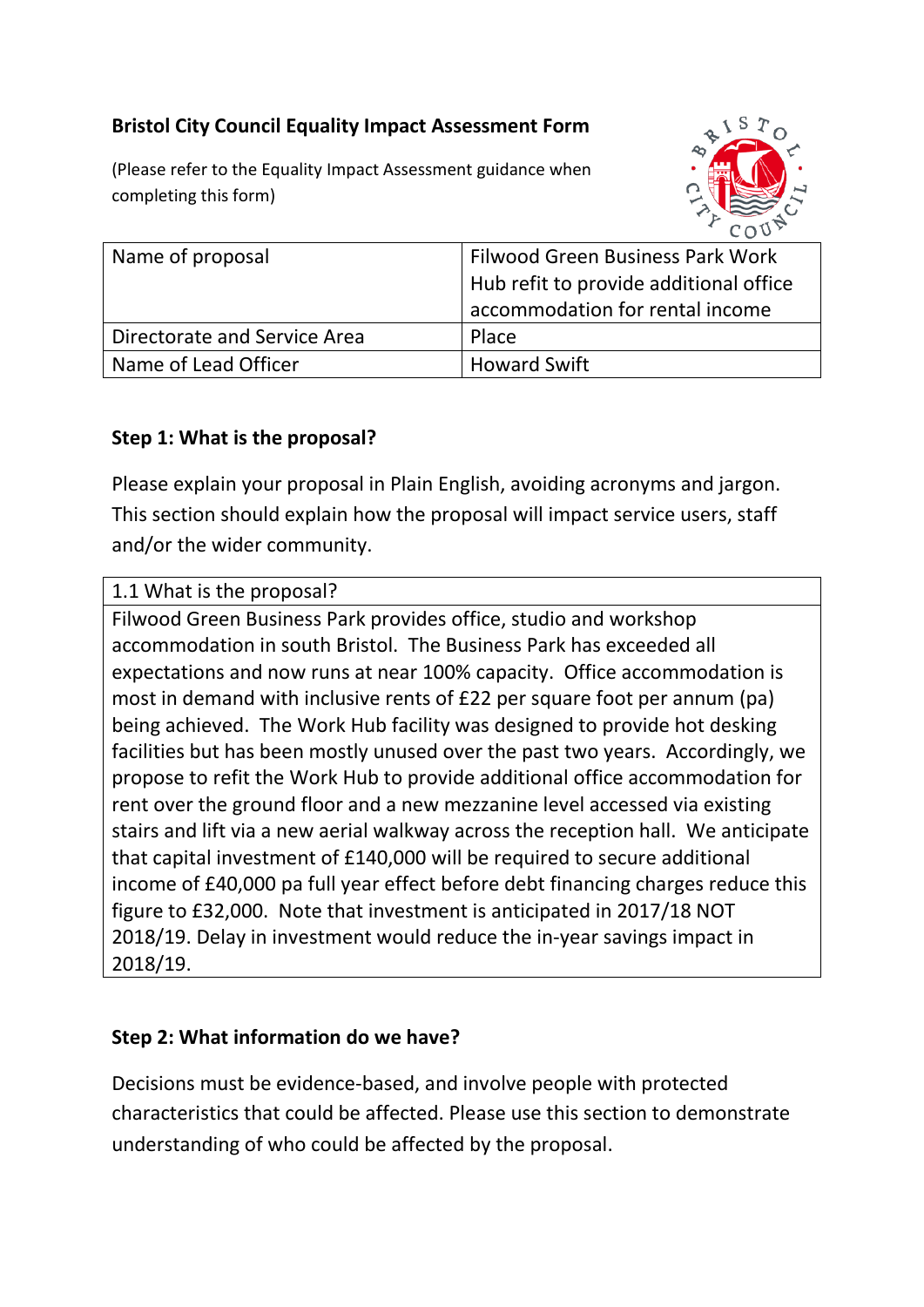2.1 What data or evidence is there which tells us who is, or could be affected? We know that the Work Hub is virtually unused right now so redevelopment is expected to have no negative impact.

The redeveloped space will be available to and accessible to users of all protected characteristics on the same basis as any other user. In particular, the space with be fully accessible to those with mobility needs by using the existing lift facilities. The new facilities will be fully accessible - indeed the major costs elements relate to this requirement.

2.2 Who is missing? Are there any gaps in the data?

We do not maintain data with reference to protected characteristics, but we commit to collecting this data in the future with particular reference to people who reside in the area.

2.3 How have we involved, or will we involve, communities and groups that could be affected?

The building user group of tenants and staff at Filwood Green Business Park will be fully consulted on the design of the new facilities.

# **Step 3: Who might the proposal impact?**

Analysis of impacts on people with protected characteristics must be

rigourous. Please demonstrate your analysis of any impacts in this section, referring to all of the equalities groups as defined in the Equality Act 2010.

3.1 Does the proposal have any potentially adverse impacts on people with protected characteristics?

We are not anticipating any such impact.

3.2 Can these impacts be mitigated or justified? If so, how?

Accessibility for those with mobility needs has already been taken into account and fully mitigated.

3.3 Does the proposal create any benefits for people with protected characteristics?

There are no additional benefits anticipated

3.4 Can they be maximised? If so, how?

### **Step 4: So what?**

The Equality Impact Assessment must be able to influence the proposal and decision. This section asks how your understanding of impacts on people with